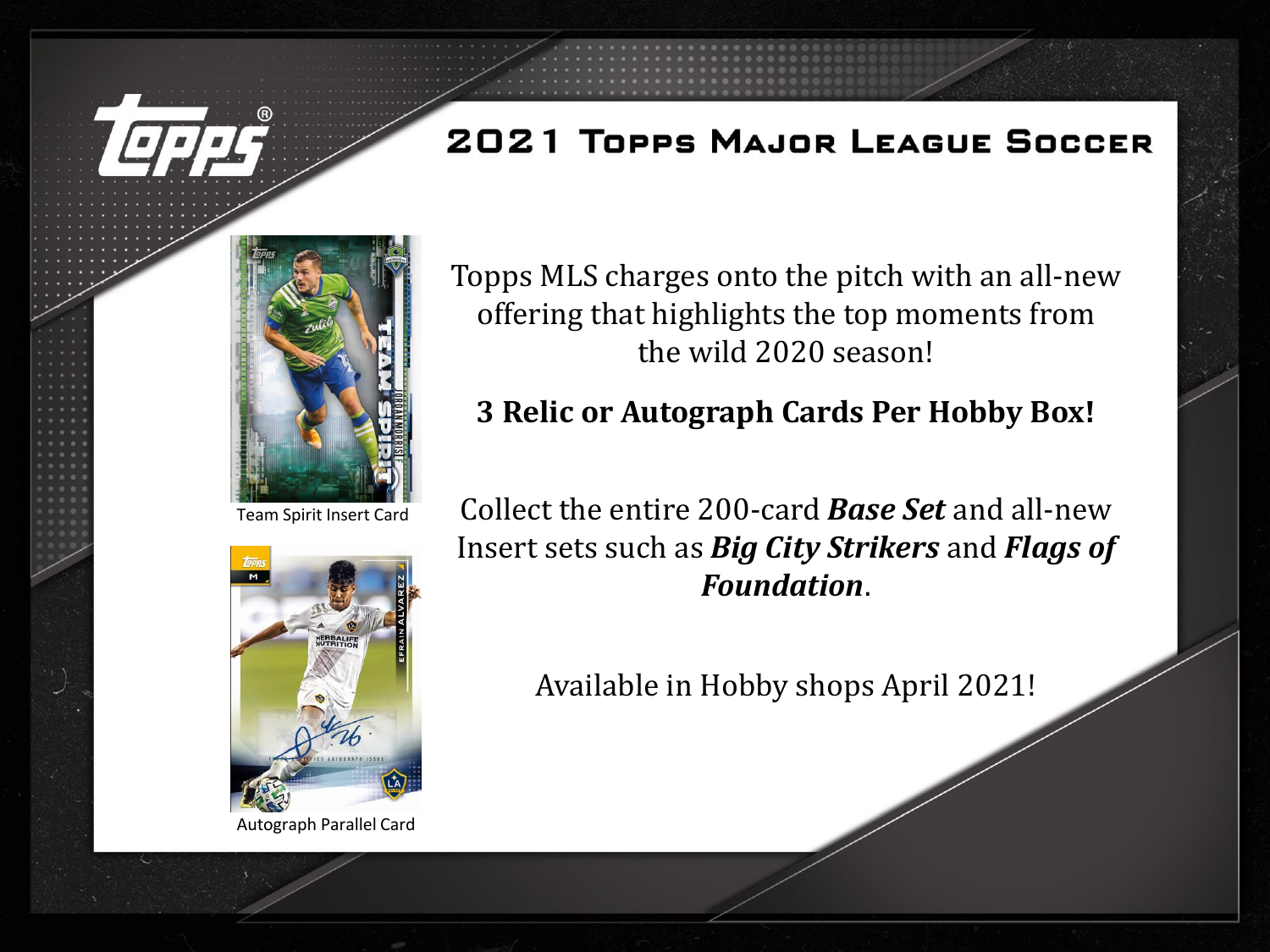

### **BASE CARDS**

#### *BASE SET*

Collect all 200 Base Set cards including the 25-card Pitch Prodigies subset featuring the league's top rookie talents on a specialized Base design.

#### **Base Set (Cards #1-175) Parallels**

- Blue Parallel: sequentially #'d to 99.
- Gold Parallel: sequentially #'d to 50.
- Orange Parallel: sequentially #'d to 25. HOBBY ONLY!
- Red Parallel: sequentially #'d to 10.
- Black Parallel: sequentially #'d 1-of-1.

#### **Base Set Pitch Prodigies (Cards #176-200) Parallels**

- Orange Parallel: sequentially #'d to 25. HOBBY ONLY!
- Red Parallel: sequentially #'d to 10.
- Black Parallel: sequentially #'d 1-of-1.

#### **Base Set Image Variations**

• Black Parallel: sequentially #'d 1-of-1.



Base Card – Orange Parallel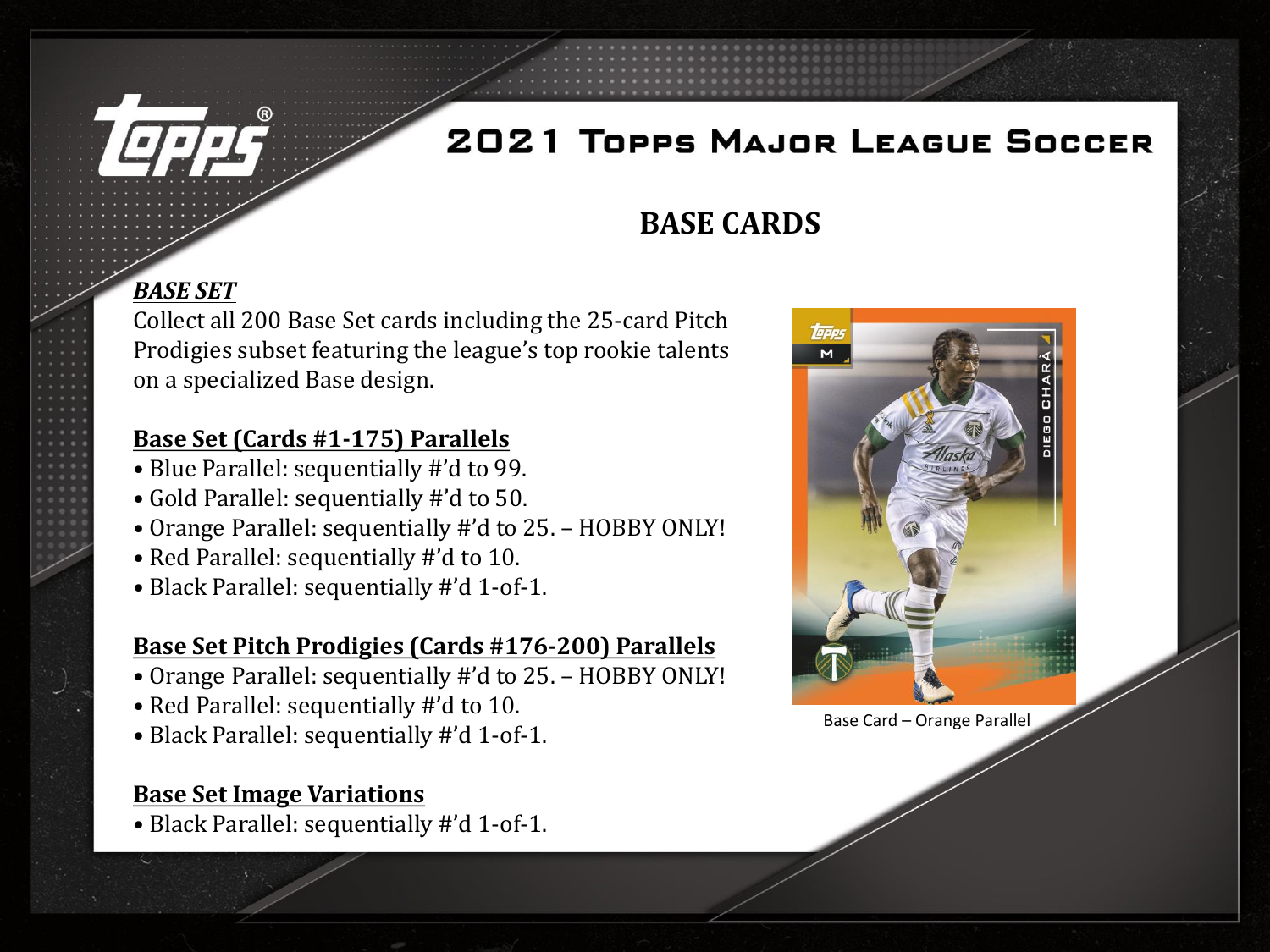

### **INSERT CARDS**

#### *Big City Strikers – 1:144 Packs*

The heartbeat of a city, the pride of ultras, these players exemplify what it means to put on the kit and represent the crowd they play for.

- Orange Parallel: sequentially #'d to 25. HOBBY ONLY!
- Red Parallel: sequentially #'d to 10.
- Black Parallel: numbered #'d 1-of-1.

#### *NEW! 1981 Topps – 1:6 Packs*

Pulling from one of classic 1981 Topps set designs, find your favorite players and rookie phenoms from around the league.

- Orange Parallel: sequentially #'d to 25. HOBBY ONLY!
- Red Parallel: sequentially #'d to 10.
- Black Parallel: numbered #'d 1-of-1.



1981 Topps Card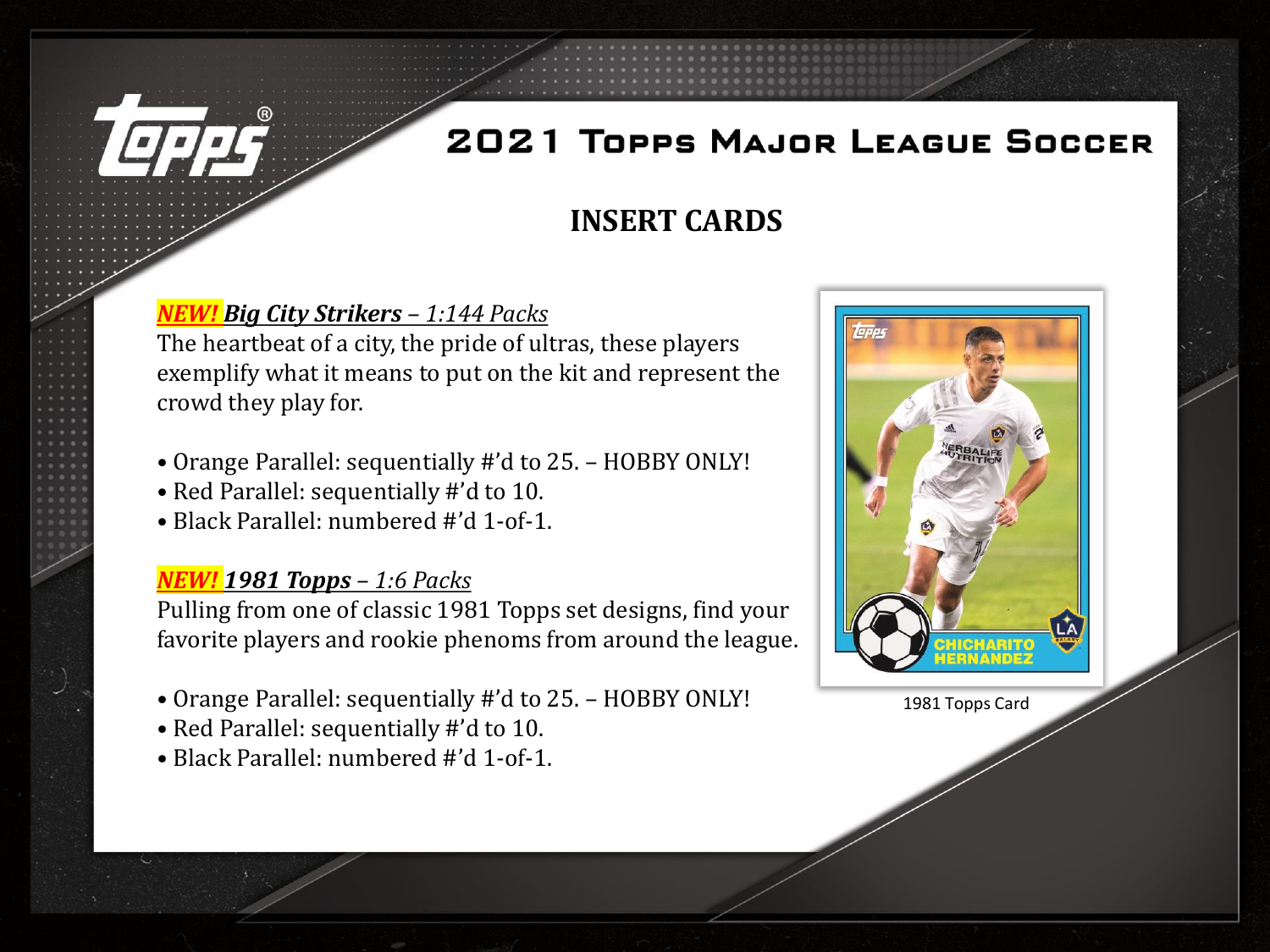### **INSERT CARDS CONTINUED**

#### *NEW! Flags of Foundation – 1:4 Packs*

With the ever-expanding array of nationalities playing the beautiful game, check out this insert highlighting all the diversity that MLS has to offer.

- Orange Parallel: sequentially #'d to 25. HOBBY ONLY!
- Red Parallel: sequentially #'d to 10.
- Black Parallel: numbered #'d 1-of-1.

#### *NEW! Team Spirit – 1:6 Packs*

With teams showcasing their hallmark playing styles while taking notes from the city they play in and the adoring fans they play for, collect this set commemorating the players that set the pace for each team.

- Orange Parallel: sequentially #'d to 25. HOBBY ONLY!
- Red Parallel: sequentially #'d to 10.
- Black Parallel: numbered #'d 1-of-1.



Team Spirit Insert Card